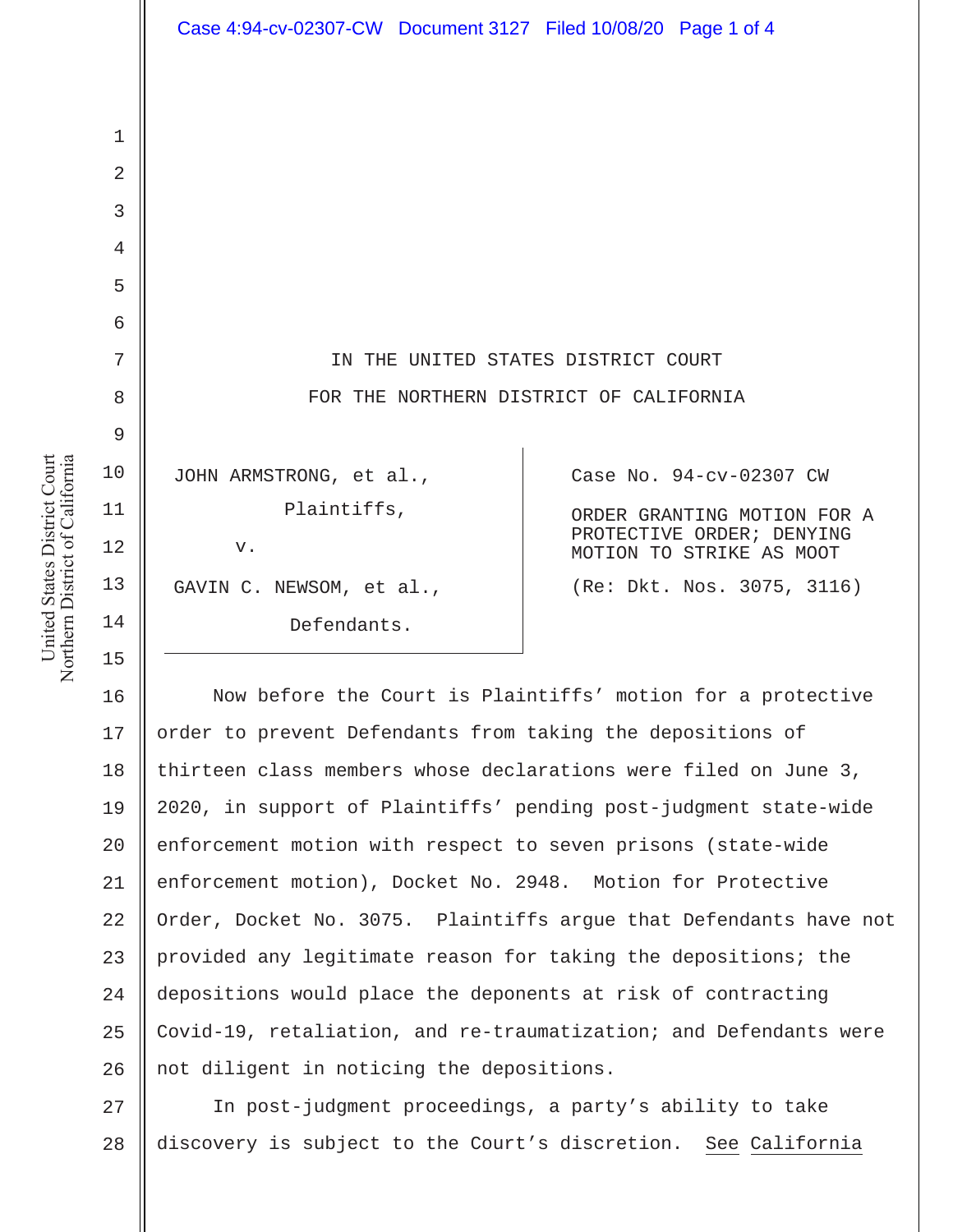Dep't of Soc. Servs. v. Leavitt, 523 F.3d 1025, 1033 (9th Cir. 2008). A party seeking to take discovery in connection with a motion to enforce a judgment<sup>1</sup> must make a "timely" showing that the discovery it seeks could uncover "potentially favorable information" relevant to the resolution of the motion. Id. at 1034 (citations omitted).

Here, Defendants failed to make this requisite showing. The original deadline for Defendants' opposition to the state-wide enforcement motion was June 17, 2020. Thus, Defendants were on notice since June 3, 2020, of a deadline to file any evidence in support of their opposition to the state-wide enforcement motion.

12 13 14 15 16 17 18 19 20 21 22 On June 15, 2020, the Court extended the June 17, 2020, deadline for opposing the state-wide enforcement motion to September 8, 2020, in response to Defendants' motion for an extension of time. See Order, Docket No. 2961. Although Plaintiffs served the thirteen deponents' declarations on Defendants in May 2020 and filed them on the docket on June 3, 2020, Defendants waited until August 28, 2020, to notify Plaintiffs of their intent to depose the thirteen inmates, and until September 3, 2020, to serve the deposition notices, even though their opposition to the state-wide enforcement motion was due just a few days later.

23 24 25 26 On August 31, 2020, Defendants moved for a second time to extend the deadline for filing an opposition to the state-wide enforcement motion by thirty days. Docket No. 3053. One of the bases for the extension motion was that Defendants wished to take

27

28

1 Plaintiffs' state-wide enforcement motion is analogous to a motion to enforce a judgment.

1

2

3

4

5

6

7

8

9

10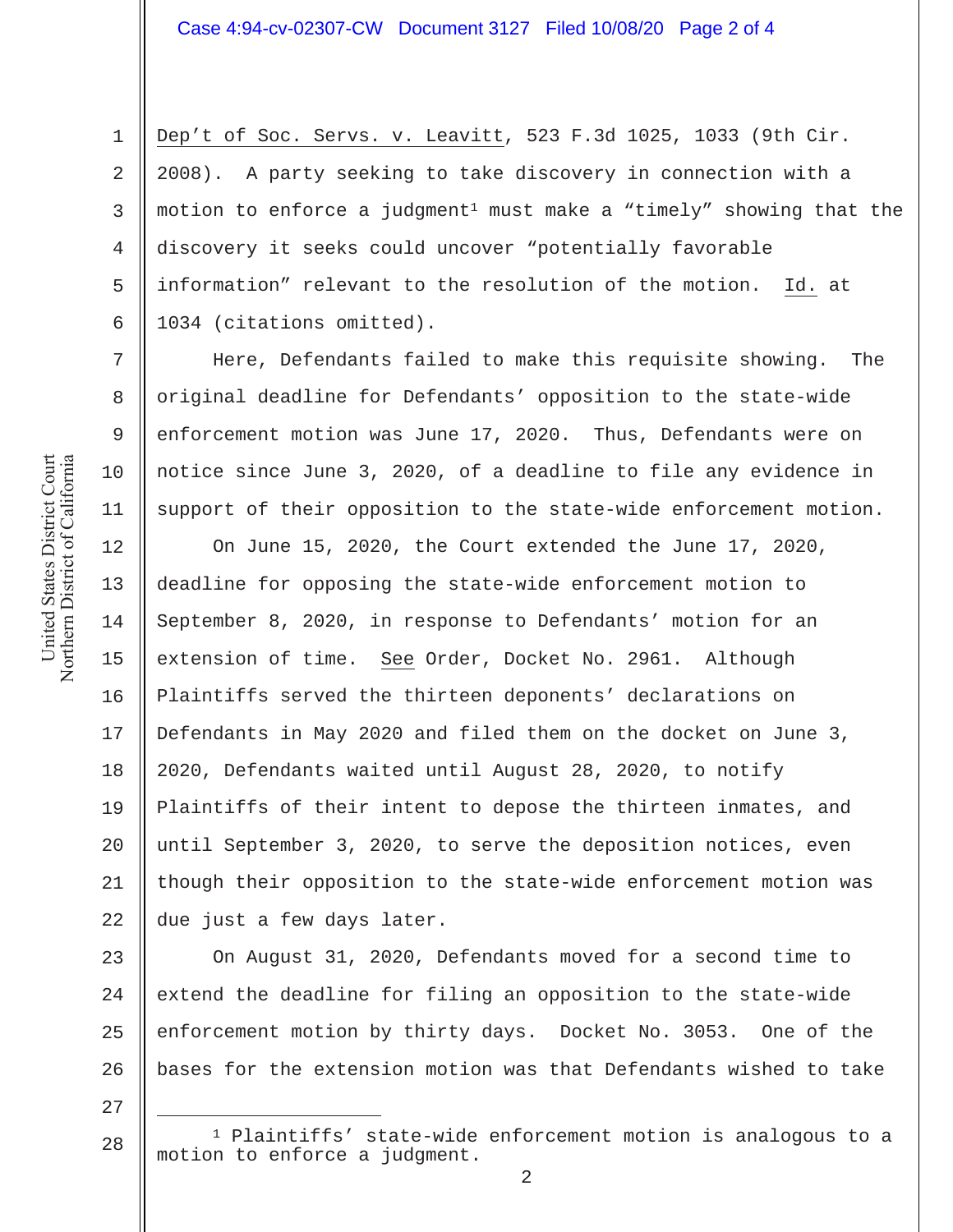## Case 4:94-cv-02307-CW Document 3127 Filed 10/08/20 Page 3 of 4

United States District Court Northern District of California United States District Court Northern District of California 1

2

3

4

5

6

7

8

9

10

11

12

13

the thirteen depositions at issue. Defendants did not show that the depositions in question were needed to uncover potentially favorable information relevant to the resolution of the state-wide enforcement motion. See Defs.' Mot. to Extend Time at 3-4, Docket No. 3053. Nor did Defendants show that they had been diligent in noticing the depositions. Id. Accordingly, the Court found that Defendants had not shown good cause for extending the September 8, 2020, deadline by thirty days. $^2$  Because Defendants failed to make a timely showing that the thirteen depositions could uncover potentially favorable information relevant to the resolution of the state-wide enforcement motion, the Court GRANTS Plaintiffs' motion for a protective order with respect to the thirteen depositions at issue.

14 15 16 17 18 19 20 21 22 23 24 25 Also pending before the Court is Defendants' motion to strike, which they filed on October 2, 2020. Motion to Strike, Docket No. 3116. Defendants move (1) to strike new materials that Plaintiffs filed in support of their reply in connection with the state-wide enforcement motion on the ground that the Court's consideration of the new materials would prejudice Defendants if the Court does not allow them additional time to respond; and (2) to strike the reply declaration of Gay Grunfeld on the ground that it contains impermissible argument. Subject to the terms discussed during the hearing held on October 6, 2020, the Court will provide Defendants with time to respond to any materials beyond the scope of Defendants' opposition that Plaintiffs filed in support of their

<sup>27</sup> 28 <sup>2</sup> The Court extended this deadline by three days, from September 8, 2020, to September 11, 2020, when it ruled on Defendants' second extension motion on September 6, 2020. Docket No. 3058.